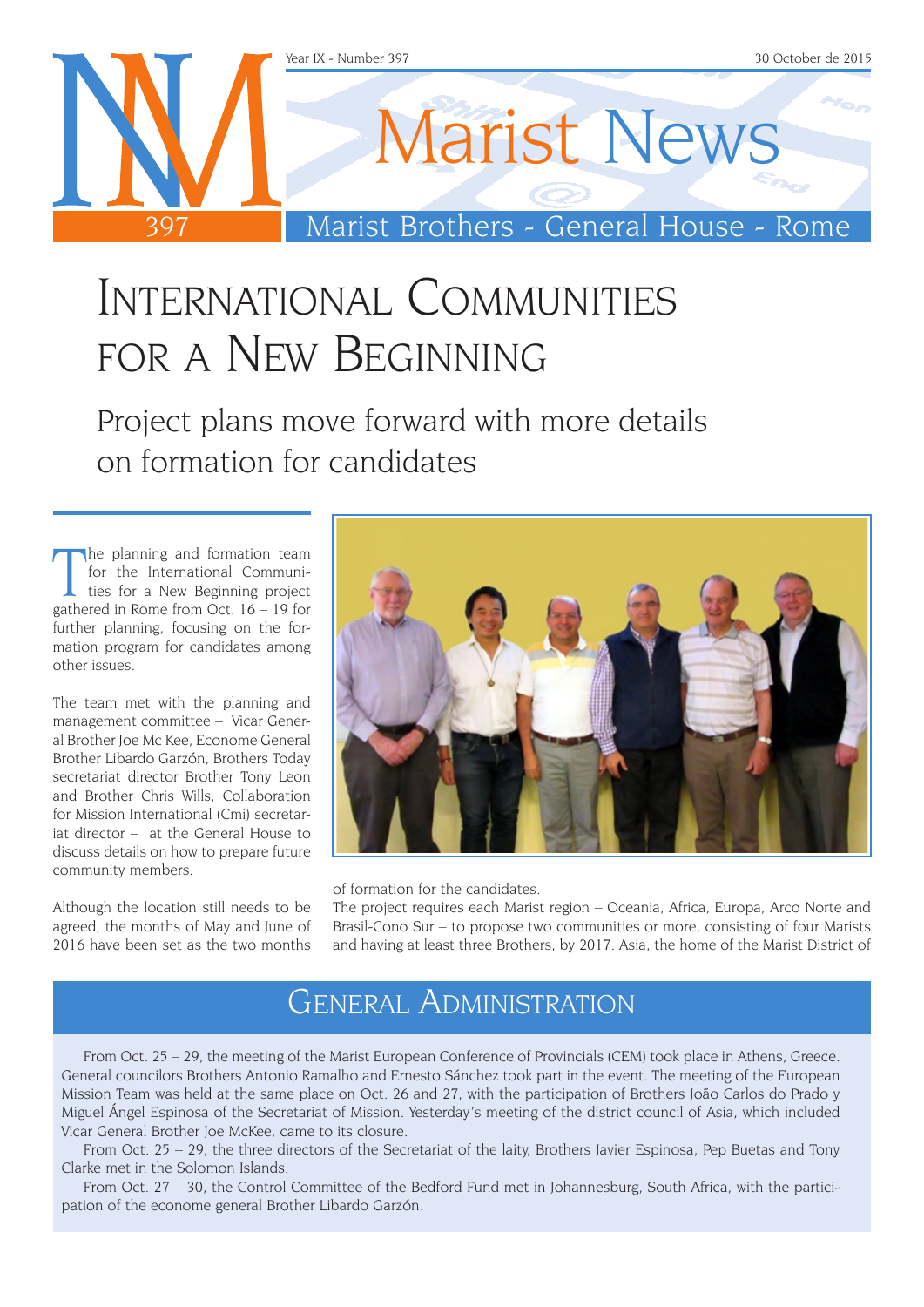Asia (MDA), which began as a Mission Ad Gentes project, is already considered as integrating the international communities for a new beginning.

The General Council affirmed it is looking forward to each region establishing at least one community by the end of next year.

Provincials and District Superiors are compiling a list of candidates who wish to be members of these communities, submitting the names to the Superior General for consideration. Candidates can expect to be contacted by the team soon with a request for information so that personal profiles can be created to assist the process.

The formation team for the project, appointed by the General Council, is made up of Brothers Jeff Crowe and Ángel Medina. They will direct the formation programme and be members of the accompaniment teams for each of the proposed communities.

During their encounter, the project team proposed that the formation be centred on a two-month experiential program arranged in accommodation clusters and having common meeting place. The aim is to develop the spirit of intercultural living as a key process of the formation.

 "This project is important because it is a major strategy of the Institute and it has been discussed in all recent meetings," said Br Chris.

Superior General Brother Emili Turú published a letter in March, titled Montagne, the dance of the mission, in which he appealed to Marists "to discern, before God, whether you feel called to leave your home country to form part of an international community in another region of the world."

The vision statement of the project invites Marists "to commit ourselves to responding with new and daring ways to the changing and urgent situations of our world of today."

The statement notes that "the duration of the commitment

will be adapted to the life circumstances of the members, especially in the case of the lay people."

Br Chris clarified that Lay and Brother Marists will be encouraged to live in the international communities for a renewable terms, according to their life situation.

#### The Formation Team

The former provincial of Australia is among many candidates who have already put their names forward to live in an international community.

"What does a former Provincial do next?" Brother Jeff Crowe told the general house press office on Oct. 20. "Deep down, I want to be part of the future of Marists and I see that future as increasingly global."

"In my own case, this is not so surprising since I have lived outside Australia for many years in a variety of contexts," he stated.

Br Jeff volunteered himself after the Superior General asked him to be part of the team to form the candidates for two months before they move to one of the international communities.

Br Ángel has been the leader of the formation community for Brothers in El Escorial, Spain, for the past six years.

"The meeting was a confluence of dreams, hopes and challenges, with those who have been entrusted with the mission to animate this experience and those who have offered their lives and themselves to make it happen," said Br Ángel.

"This project is important because the new beginning needs concrete expressions of life and commitment by the entire Institute and by dedicated Marist people, brothers and laity," he added.



#### Martyrs of Bugobe - 31 October

We remember Brothers Fernando de la Fuente de la Fuente, Julio Rodríguez Jorge, Miguel Angel Isla Lucio and Servando Mayor García, who were martyred on Oct. 31, 1996, in Zaire, now known as the Democratic Republic of the Congo.

They lived in Bugobe and were killed in 1996 when tensions from the neighbouring Rwandan Civil War and genocide spilled over.

You can read more in our site, in <http://www.champagnat.org/530.php?p=185&b=Bugobe>

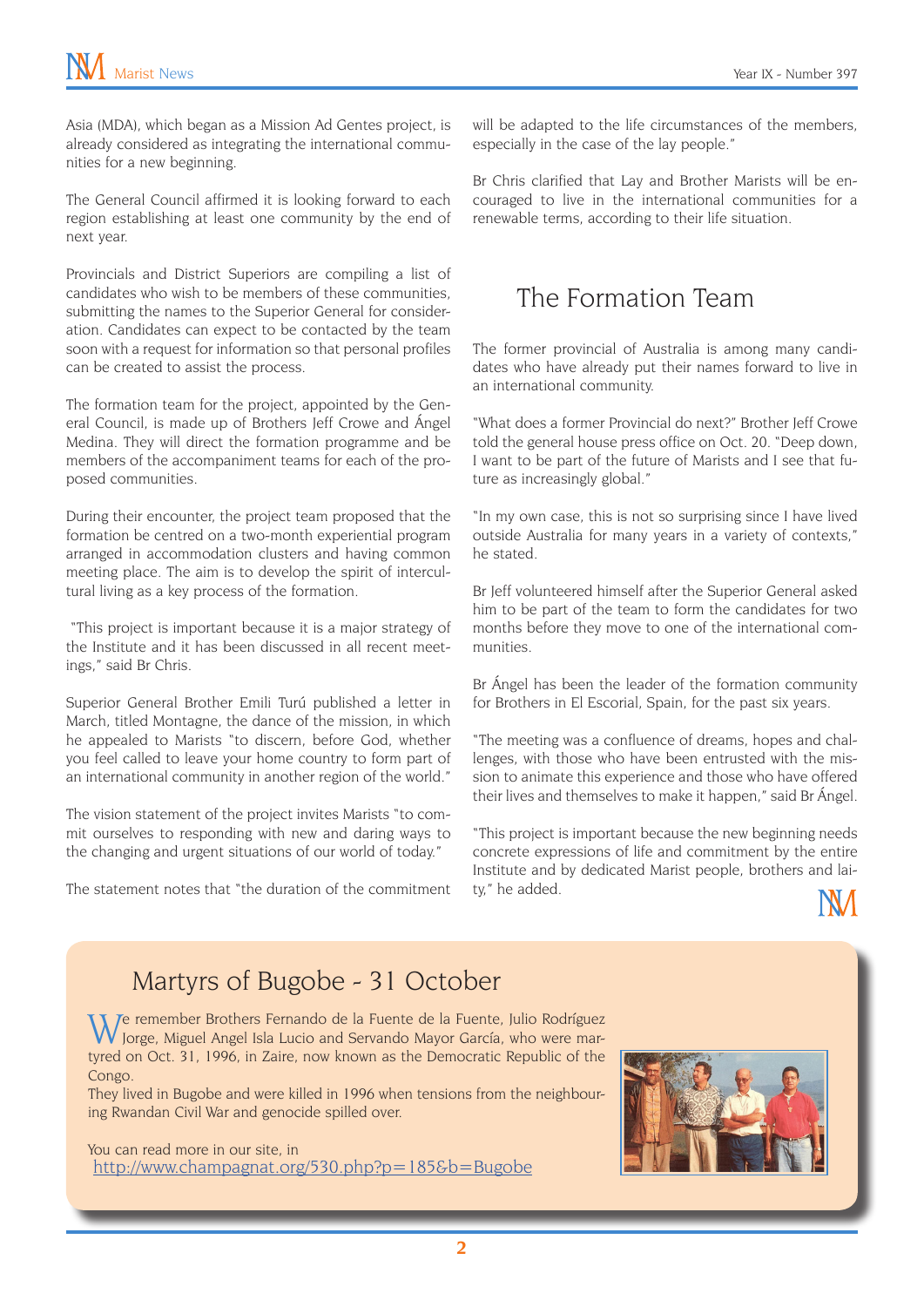# FIRST ASSEMBLY OF THE MARIST Life and Mission

*"Arco Norte"* region

F lorty-one participants attended the first Assembly of the Marist Life and Mission of the Arco Norte region in Guatemala City from Oct. 19 – 23.

"I believe that this meeting is a very important moment for our region, since the Institute has promoted the project of new models of animation, government and management, which aims at giving strength to the development of Marist life and mission through regions," said Brother César Augusto Rojas Carvajal, provincial of Norandina and one of the participants.

"It is a privileged moment to continue to deepen this future challenge, to envision together – brothers and laity – paths of communion (…) and take concrete steps in consolidating structures that allow us subsidiarity, networking and a vision of globalization from our local realities," he told the general house press office on Oct. 22.

The aim of the encounter, he continued, was to give continuity to the II International Marist Mission Assembly, which took place in Nairobi, Kenya, last year.

"A group of brothers and lay people, who attended the Assembly, organized this event in order to realise the proposals from the International Assembly and to help make them become a reality in our region," he affirmed.

Br César underscored that aside from the Brothers provincial, a Marist sister, laity and other Brothers, there were seven youths "who remind us who the Marist mission is aimed at."



"Their presence was a breath of renewing and fresh air," stated the Colombian.

He stressed the goals for this encounter included "growing in hope and knowledge of our region, strengthening the personal commitment to the Marist mission, and proposing one or two goals (or projects) as Arco Norte.

Other goals were also to "embody the calls of the AIMM in our Arco Norte reality, to live as an international Marist community and to generate significant meeting spaces, discernment, prayer and reflection."

The Arco Norte region is formed by 6 Provinces: Norandina, América Central, México Central, México Occidental, United States of America and Canada.

Claudia Rojas, Alfonso Luis de Chavez Estrada and Brothers Daniel Martín, Agustín Acevedo, Steve Milan and Real Sauvageau organised the event.

### New Models of Animation, Government and Management project

The organisers of the New Models<br>of Animation, Government and<br>Management, a project aimed at<br>designing the Institute's future operhe organisers of the New Models of Animation, Government and Management, a project aimed at ating model, met at the general house in Rome from Oct. 19 – 21 to continue

implementing its roadmap and review the progress made so far within the Institute's regions.

"The aim of our meeting is to finalise our operational work plan for the in-

coming future, until the Chapter, and to structure a co-design of new structures and processes together with each region," said Brother João Carlos do Prado Director of the Institute's Mission Secretariat, who is heading the project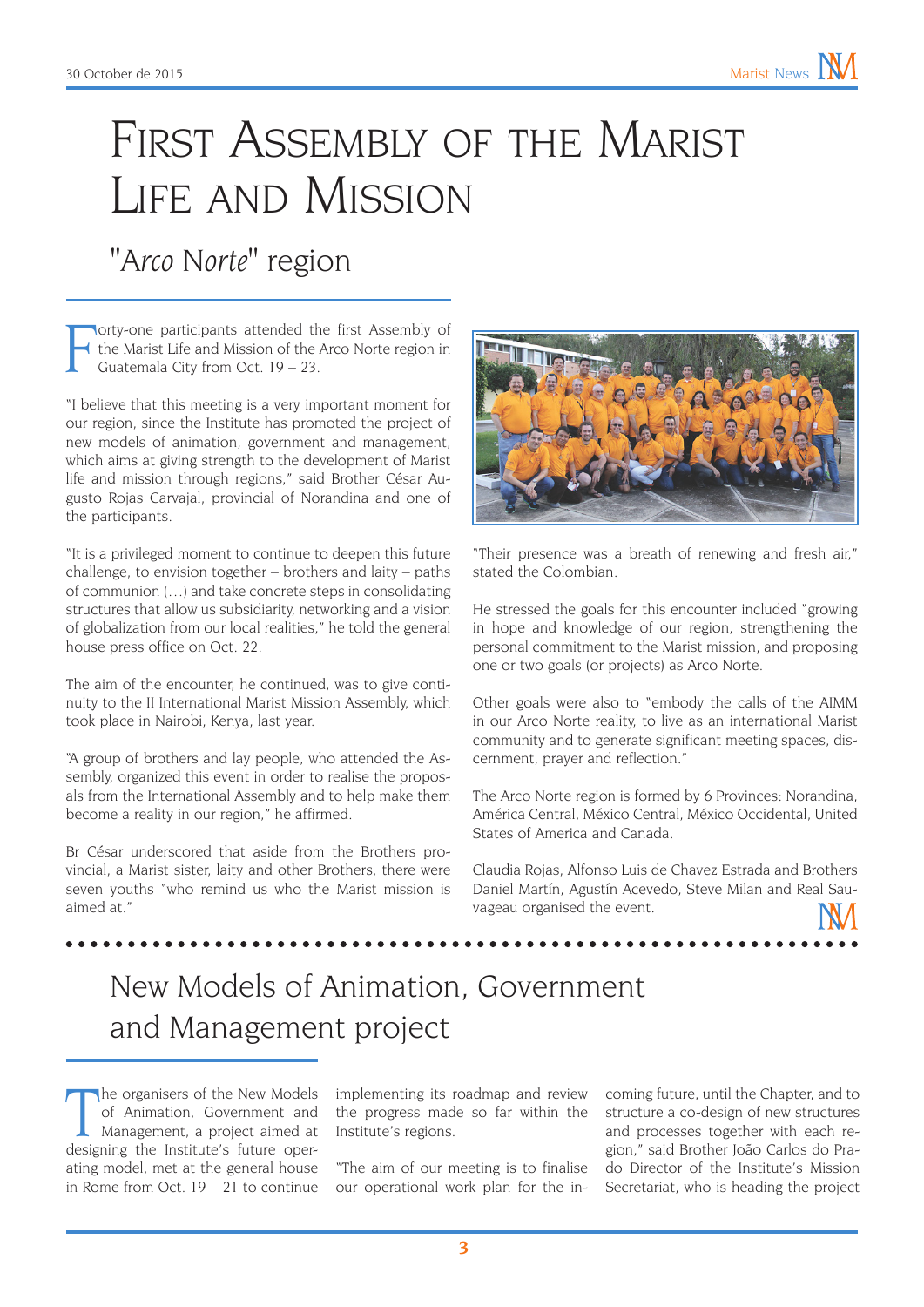

alongside Brother Miguel Angel Espinosa Barrera.

"The key purposes of the project is to help the Institute work as a global body and to strengthen the vitality of the Marist mission," he told the general house press office on Oct. 20.

 "The idea is to help all of us realise that we (Marists) form part of a wider body and that where and when needed, we can support one another," said Luca Olivari, who was appointed as advisor to the Institute's general government in July.

The New Models project team analysed the progress each re-

gion, who have benefited of both remote and local support of project team member, has made until now. The Institute's regions are Asia, Oceania, Africa, Europa, Arco Norte and Brasil-Cono Sur.

Early results of this project include a greater coordination within the different bodies of the general government, the joining of the regions of Brasil and Cono Sur, the strengthening of Africa's



regional structures and the creation of a network of Marist schools in both Europe and in Oceania.

The team is hoping for Asia's contribution when the region holds its Mission Assembly in Sri Lanka this December.

"In general, we are already experiencing a change in moving towards a global mind-set, increasing interculturality

> and further involving the laity at all levels," affirmed Luca.

> The project's last major encounter was from July  $10 - 15$ in the general house in Rome, with 85 participants including the general council, provincials, district superiors, laity and other Marist representatives from around the world.

> In his opening speech, Superior General Brother Emili Turú appealed to them for a "change of heart and mentality."

He echoed the words of Pope Francis noting that "things cannot continue as they are" and that the Church needs "a pastoral and missionary conversion."





Greece European Marist Conference



Seul South Korea



Brothers and Marist Sisters in Ambositra, Madagascar



Meeting of the Co-directors of the Secretariat of Laity – Solomon Islands



Year Fourvière in São Paulo



Meeting of the Control Committee of the Bedford Fund – South Africa